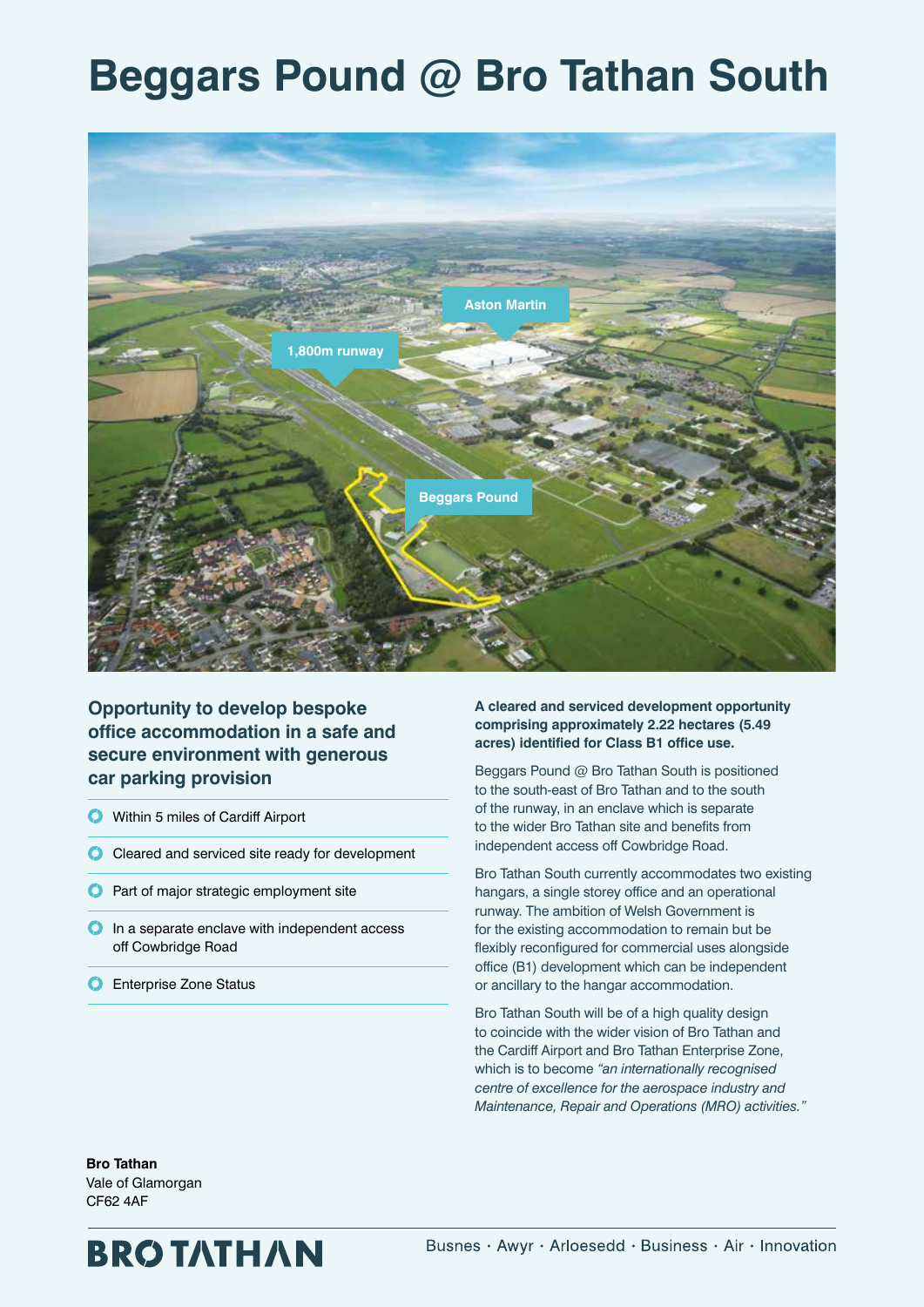#### **Beggars Pound – Schedule of Availability**

#### **Existing Accommodation**

### **brotathan.wales 85.66<sup>m</sup>**

| <b>Building</b>                  | <b>Type</b>                              | Size (sq ft) |
|----------------------------------|------------------------------------------|--------------|
| Building 406                     | Industrial,<br>existing former<br>hangar | 49,944 sq ft |
| Building 456                     | Single storey<br>office                  | 4,305 sq ft  |
|                                  |                                          |              |
| <b>Development Opportunities</b> |                                          |              |
| <b>Building</b>                  | <b>Type</b>                              | Size (sq ft) |
| <b>Building S9</b>               | Two storey office 12,863 sq ft           |              |
| Building S10                     | Two storey office 17,179 sq ft           |              |

Email: info@wyg.com www.**wyg**.com

#### **Bro Tathan**



Arranged over 1,200 acres together with its own fully operational runway, Bro Tathan is a business park strategically located within the Cardiff Airport and Bro Tathan Enterprise Zone, situated only 5 miles from Cardiff Airport and within easy reach of the M4 motorway and major UK cities.

More information on Bro Tathan can be found within the investment brochure from Savills or refer to the dedicated website www.gov.wales/brotathan.

#### **Planning**

Bro Tathan is designated as a large employment area within the Vale of Glamorgan Local Development Plan (LDP) covered by Policy MG 10 which allocates 305 ha of land at Bro Tathan for strategic employment uses within Classes B1, B2 and B8.

An outline planning application for Bro Tathan South: Beggars Pound has been submitted by Welsh Government's planning advisors, WYG with the intention of promoting early development of the site. The planning application seeks the following:

*"Outline planning permission for the demolition of existing buildings and erection of Class B1 office floor space, revised access on to Cowbridge Road, associated internal access routes, parking areas, fencing, landscaping, building and engineering operations, with all matters reserved"*

Further details of the planning application can be found in the technical information pack.

#### **Services & Infrastructure**

Services and highway infrastructure will be provided to agreed positons at the site boundary and Welsh Government and their consultants will work with the developer to agree location and timescales for delivery.

#### **Viewings & Site Briefing**

Beggars Pound is visible from Cowbridge Road, however if you are interested in a full inspection of Bro Tathan please contact Savills, the sole agents.